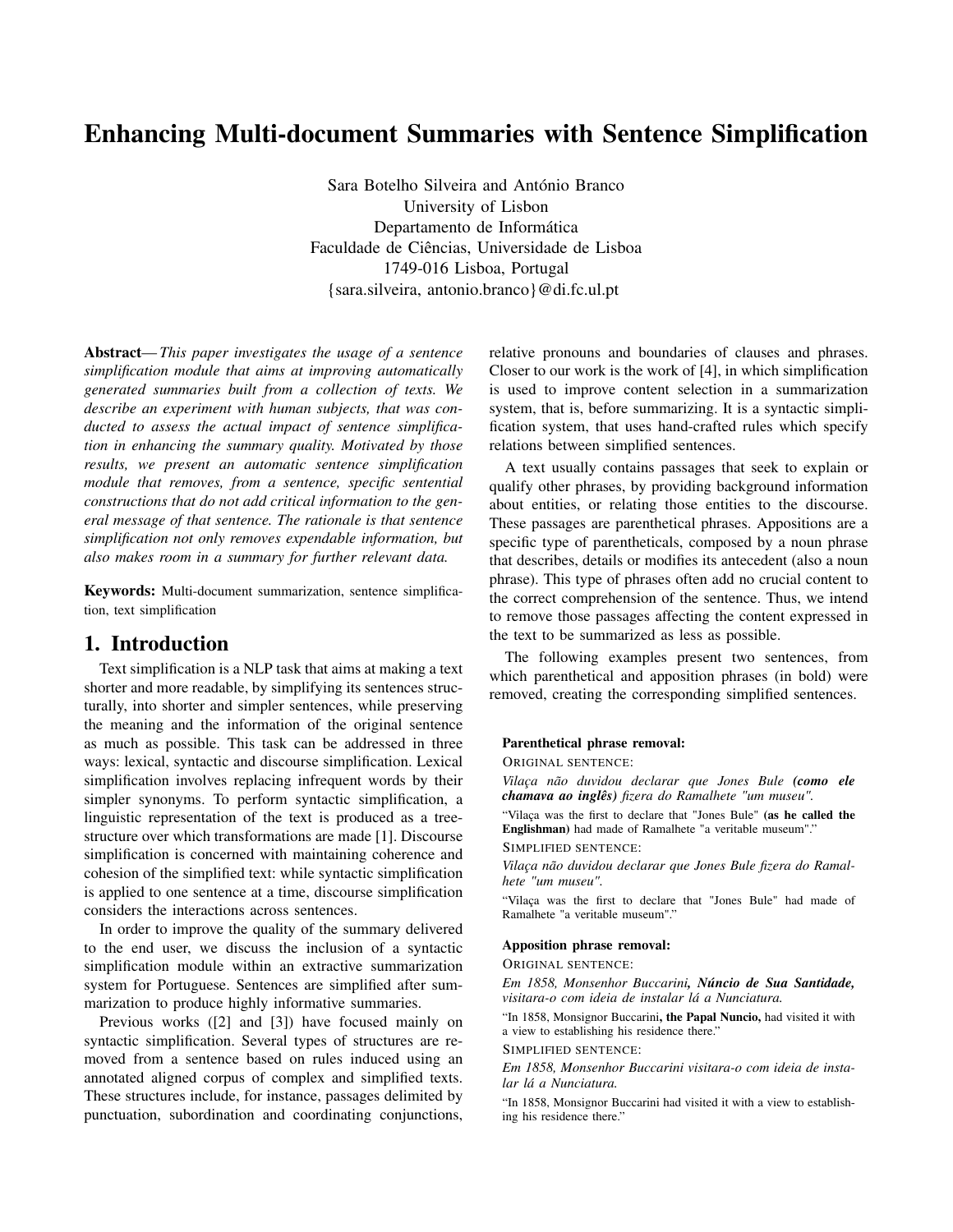To assess the possible improvements that simplification may bring to a summary, we performed a test with language experts, by asking them to rate simplified summaries over summaries whose sentences had not been simplified. The experts stated that simplification actually improves the final summary, since it allows the creation of a more simpler and incisive text, preserving at the same time the information to be conveyed. Based on these conclusions, we developed an automatic sentence simplification system that is included in a multi-document summarization system.

This paper is organized as follows: Section 2 describes the manual experiments; Section 3 describes the simplification system; Section 4 presents an evaluation of the summarization system with and without the simplification module; and, finally, in Section 5, some conclusions are drawn.

# 2. Manual Experiment

Experiments with human experts were made to assess whether text simplification improves the quality of a summary. Source texts were randomly selected from *TeMário* corpus [5]. Automatic summaries were build using Gist-Summ [6], a single-document summarizer for Portuguese (the only one available on-line). These summaries have a compression rate of 50%, since texts with a higher compression rate will not have enough material to work with. Then, simplified summaries were constructed by hand, from the automatic summaries, by removing parenthetical and apposition phrases from their sentences. This procedure was manually performed and aimed at simulating the process an automatic text simplification tool would execute.

In the first experiment, three language experts<sup>1</sup> were asked to perform two different tasks, in which they considered different texts (the source texts, the automatic and the simplified summaries). Also, they were invited to comment not only the tasks, but also the overall quality of the summaries. This experiment was based on two goals, Goal#1 and Goal#2, which will be pursued in two different tasks, Task#1 and Task#2, respectively. The two tasks, their goals and their evaluation are described in the following sections.

### 2.1 Task#1

This task aimed at verifying whether the simplified summary was a good summary for the original text (without taking into account the automatic summary). In order to perform this task, five texts, one from each section of the corpus (Special, World, Opinion, International, Politics) were selected. Experts were given the same five texts and their respective simplified summaries. Afterwards, they rated  $(0, bad – 5, very good)$  the simplified summaries concerning the original texts.

#### Goal#1:

*Confront the original text with a simplified summary, in order to assess the summary's quality.*

### Task#1:

| Rate the simplified summary over the original text, |
|-----------------------------------------------------|
| concerning:                                         |
| 1. Readability $(0 - 5)$ ;                          |
| 2. Cohesion $(0 - 5)$ ;                             |
| 3. Coherence $(0 - 5)$ ;                            |
| 4. Fluency $(0 - 5)$ ;                              |
| 5. Original text idea preservation $(0 - 5)$ ;      |
| 6. Overall quality $(0 - 5)$ ;                      |

Results are illustrated in Figure 1. By observing the graph, we can conclude that by having a low but positive grade (2.53) the *overall quality* of the summaries is acceptable. It is important to note that the best parameter is the *original text idea preservation* (2.93). Thus, we can infer that even though the simplified summary has less content, it does not mean that it does not maintain enough information conveyed by the original text. However, the way the information is presented is not the best, meaning the *fluency* (2.67) and the *readability* (2.6) of the text can be improved. The worst evaluated parameters are *coherence* (2.47) and *cohesion* (2.4). According to the experts, the sentence selection causes a lack of cohesion in the overall text. Since sentences seem disconnected and not linked with each other, text coherence is also compromised.

Fig. 1: Simplified summaries features.



### 2.2 Task#2

This task aimed to confront both summaries to verify if the simplified summary, though with less content, can still convey the same information within the automatic one. It comprises two phases. In PHASE I, the simplified summary is rated vis a vis the automatic summary, considering the same set of features used in Task#1. PHASE II seeks to understand if the simplification process would not remove information that is relevant to the overall understanding of

<sup>&</sup>lt;sup>1</sup>Three researchers on Language Technology, graduated in linguistics.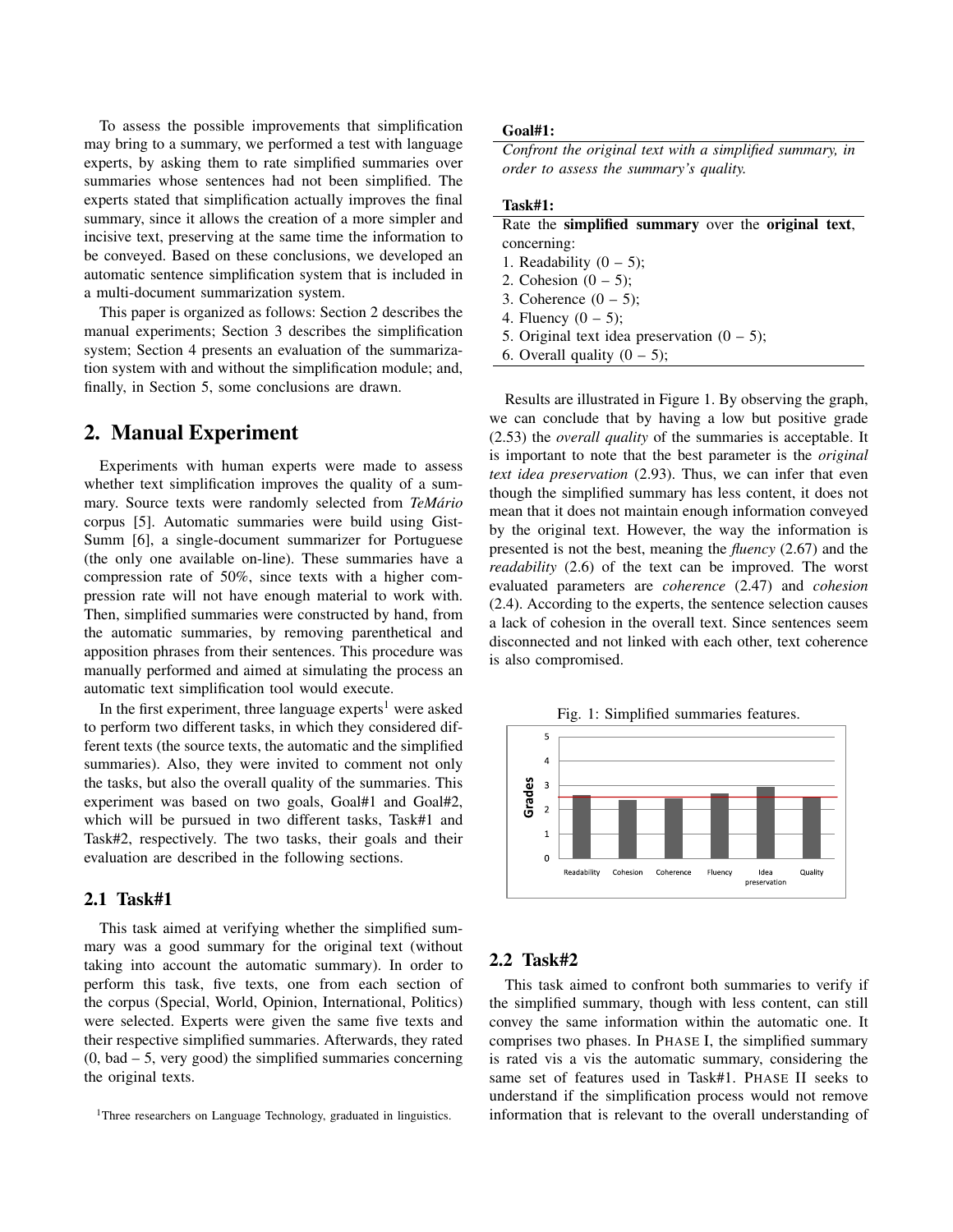the text. Thus, experts have answered a survey that compares the automatic and the simplified summaries.

### Goal#2:

*Compare an automatic summary with a simplified summary in order to assess the simplified summaries quality.*

#### Task#2:

PHASE I: Rate the simplified summary.

- 1. Readability  $(0 5)$ ;
- 2. Cohesion  $(0 5)$ ;
- 3. Coherence  $(0 5)$ ;
- 4. Fluency  $(0 5)$ ;
- 5. Original text idea preservation  $(0 5)$ ;
- 6. Overall quality  $(0 5)$ ;

PHASE II: Answer the following questions by comparing the simplified summary with the automatic summary:

1. Which of the summaries is the best?

2. Consider that the simplified summary was built over the automatic one, by removing expressions considered unnecessary:

2.1. Were the removed expressions necessary?

2.2. Are there any expressions that you consider that should not have been removed?

2.3. Does the sentences context remain the same?

2.4. Does the simplified summary preserve the same idea of the original one?

- 2.5. Can the simplified summary replace the automatic one without losing information?
- 3. Other comments.

Before giving the two types of summaries to be evaluated by the human experts, both summaries were compared using ROUGE [7]. The graph in Figure 2 shows the f-measure values for all the 15 summaries used in this experiment. There is a slightly difference between them, as the average of the f-measure values for both automatic summaries (0.49752) and simplified summaries (0.49826) confirms.

Fig. 2: ROUGE f-measure values for automatic and simplified summaries.



By comparing the graph in Figure 2 with the results in Figure 3, we can conclude that ROUGE does not reflect all the modifications performed in the simplified summaries, evidencing the need for manual evaluation. Nevertheless, it is a very useful tool to perform evaluation during system development, as metrics are obtained automatically.

To actually execute Task#2, each of the three experts was given five different texts. One text from each section of the corpus. Thus, we evaluated 15 texts, 3 from each section. This way, different sorts of texts were tested. Despite all of them being news texts, different sections may have different vocabulary and different writing styles. In PHASE I, experts did not have access to the original texts, so their conclusions were only based in the information contained in both summaries. Still, the automatic summary, by being longer and by having more content, should be expected to have more information than the simplified summary.

Figure 3 presents the answers given by the experts to the survey.

Fig. 3: Simplified summaries features.



The answers to question 1. were not conclusive, since, as experts observed, the differences between automatic and simplified summaries are minimal. However, they definitely stated that simplified summaries can replace the nonsimplified ones, which means that no relevant information is being missed. Thus, the information that was removed is not essential for the comprehension of the text. In addition, experts reported that the simplified summaries were simpler than the automatic ones. Also, they stated that the majority of the removed expressions were not necessary to the comprehension of the text content. Finally, they mentioned that, mainly when long parenthetical information is removed, text readability is improved.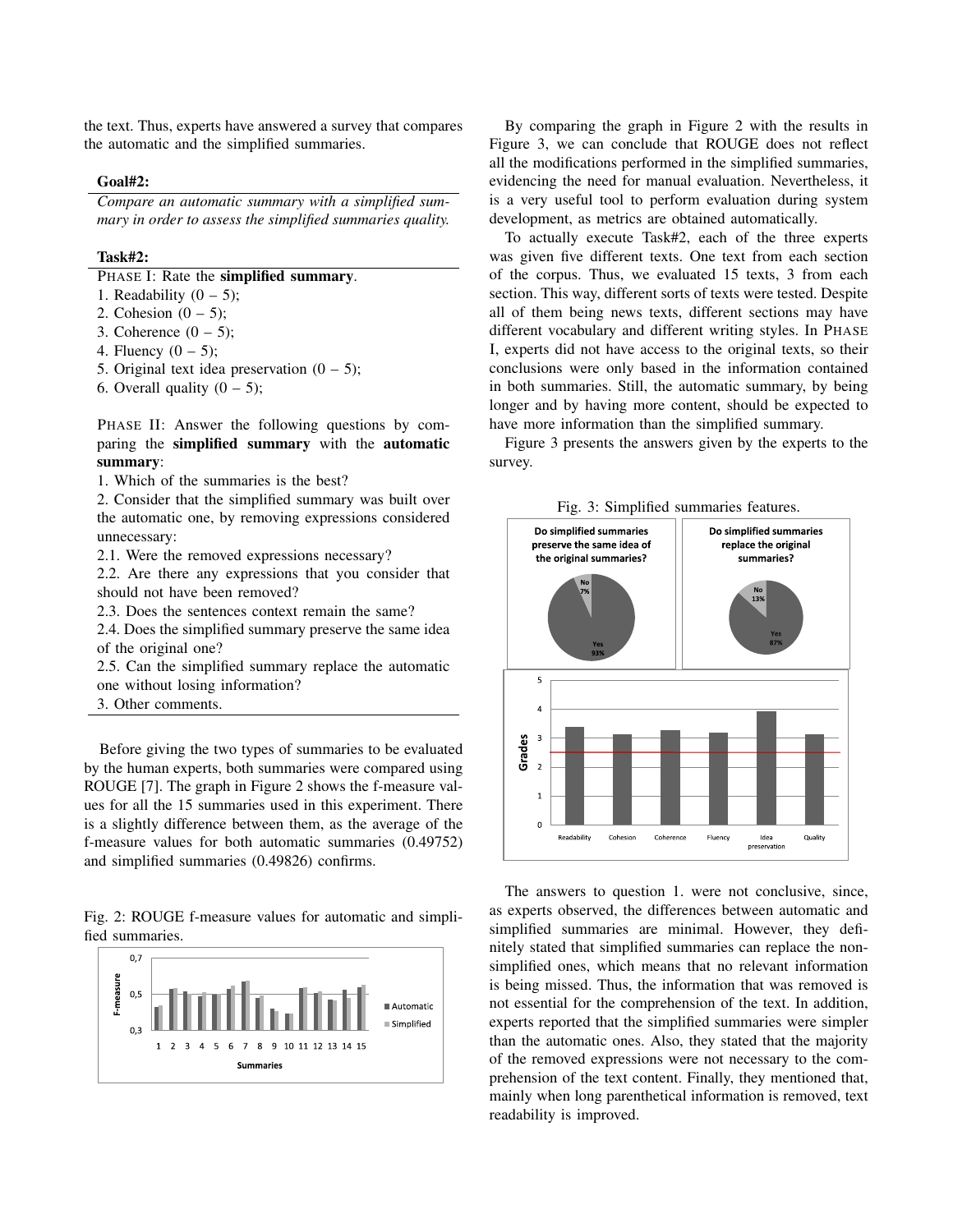Fig. 4: Parse tree for a sentence containing a relative clause.



Since very similar texts were being compared, an improvement in the overall quantitative grades was expected. Nevertheless, the *original text idea preservation* was still the best feature (3.93), which lead to the fact that the information removed was indeed not essential in the summary. Moreover, this removal did not have a significant impact on text *readability* (3.4), seeing that the simplified text remains readable despite the modifications. This is not only reflected in the text *coherence* (3.27), *cohesion* (3.2), and *fluency* (3.13), but mainly in the text *overall quality* (3.13).

With this experiment, we can conclude that the simplified summaries preserve the original text idea. Also, the relevant information conveyed by the original text is maintained, allowing at the same time an optimization of the summary compression rate.

# 3. Simplifier

Based on the promising conclusions driven from the manual experiments, this task has been performed automatically. The simplifier is a module integrated in a multidocument summarization system, which produces generic summaries from a collection of texts in Portuguese, from any domain. After selecting the relevant content to be part of the summary, the chosen sentences are simplified to produce highly informative summaries. A detailed description of this summarizer can be found in [8].

The simplifier receives a set of sentences and retrieves them simplified. It includes two main phases, analysis and transformation, which are described in the next sections.

# 3.1 Analysis

The analysis phase aims to identify in each sentence the expressions which are candidate for removal. Three types of structures are recognized: (1) relative clauses; (2) parentheticals – explanatory or qualifying phrases; and (3) appositions – specific type of parentheticals, composed by a noun phrase that describes, details or modifies its antecedent (also a noun phrase). These phrases are candidates to removal, since they may introduce extra information whose removal does not affect the information eventually conveyed too much.

In order to identify the removable passages, a constituency parser for Portuguese [9] is used to build the sentence parse tree. Then, for each sentence, relative clauses, parentheticals and appositions are retrieved.

The following sentence contains a relative clause:

*Apesar deste fresco nome de vivenda campestre, o Ramalhete tinha o aspecto tristonho de residência eclesiástica que competia a uma edificação do reinado da senhora D. Maria I.* "Despite that fresh green name worthy of some rural retreat, Ramalhete, as befitted a building dating from the reign of Queen Maria I, had the gloomy appearance of an ecclesiastical residence."

S *Apesar deste fresco nome de vivenda campestre, o Ramalhete tinha o aspecto tristonho de residência eclesiástica.*

> "Despite that fresh green name worthy of some rural retreat, Ramalhete had the gloomy appearance of an ecclesiastical residence."

CP *que competia a uma edificação do reinado da senhora D. Maria I*

> "as befitted a building dating from the reign of Queen Maria I"

Figure 4 illustrates the sentence parse tree in which both clauses are identified.

The first clause is the main one (starting in the top node *S* in the parse tree), and the second one is the subordinate relative clause (starting in the top node *CP* in the parse tree). Subtrees starting with the tag CP (complementizer phrase) are stored to be processed later.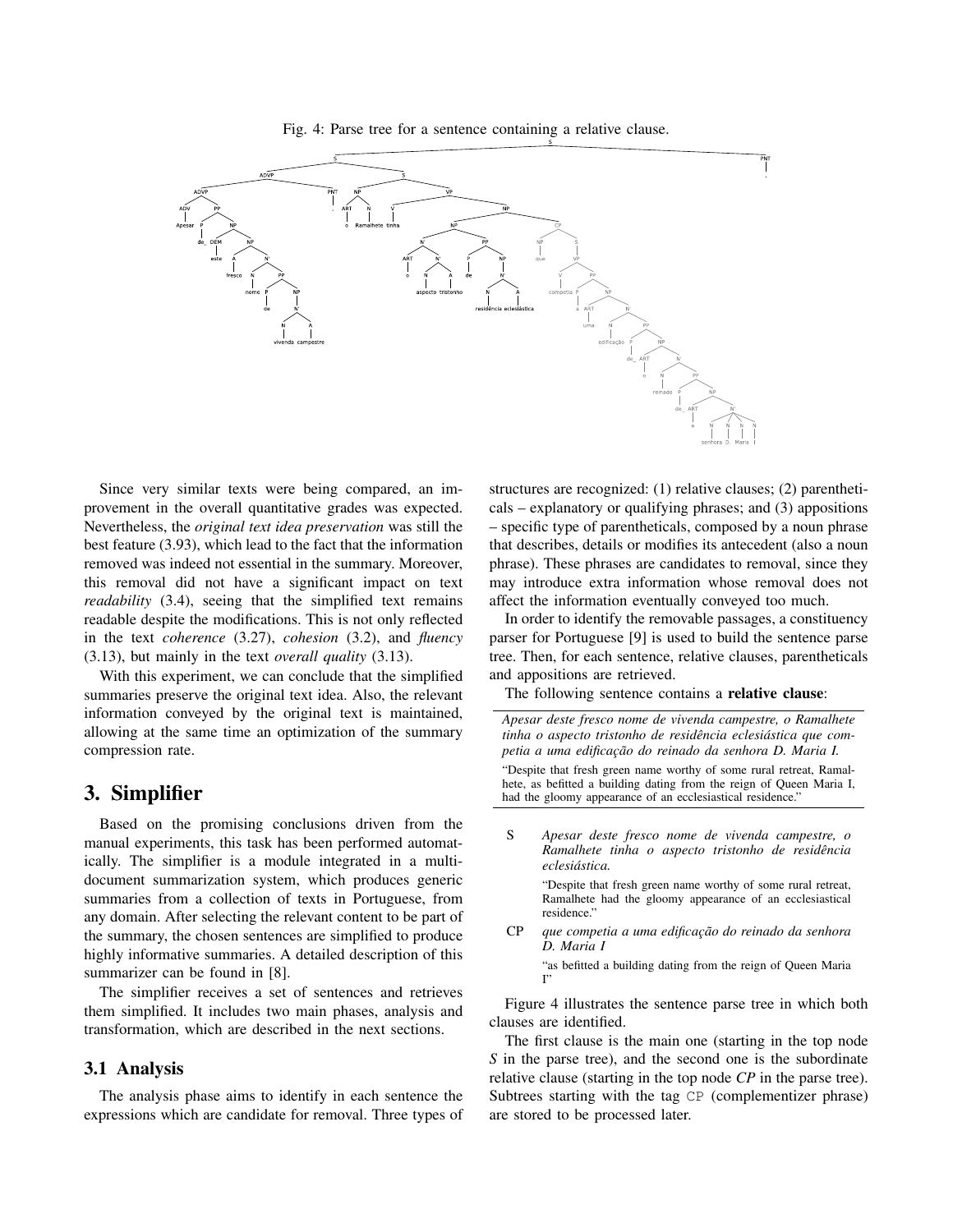Fig. 5: Parse tree for a sentence containing an apposition phrase.



Fig. 6: Parse tree for a sentence containing a parenthetical phrase.



Appositions (specific type of parentheticals) are noun phrases, enclosed by commas or dashes, that define, describe or modify their antecedent which is also a noun phrase. Figure 5 depicts the parse tree for the following sentence, which includes an apposition:

*Em 1858, Monsenhor Buccarini, Núncio de Sua Santidade, visitara-o com ideia de instalar lá a Nunciatura.*

"In 1858, Monsignor Buccarini, the Papal Nuncio, had visited it with a view to establishing his residence there."

Considering the sentence parse tree, subtrees that start with the tags NP (noun phrase) or AP (adjective phrase), and whose leftmost child is a dash or a comma and whose rightmost child is a matching dash or comma or a period, are defined as appositions.

Parentheticals are phrases, enclosed either by parenthesis, or by commas or dashes, that explain or qualify other information being expressed. Consider the following sentence containing a parenthetical phrase:

*Vilaça não duvidou declarar que Jones Bule (como ele chamava ao inglês) fizera do Ramalhete "um museu".*

"Vilaça was the first to declare that "Jones Bule" (as he called the Englishman) had made of Ramalhete "a veritable museum"."

Figure 6 illustrates the parse tree for this sentence. In the

parse tree, parentheticals are defined by a node, represented by any tag, which leftmost child is the opening punctuation token and its rightmost child is a closing punctuation token of the same type.

### 3.2 Transformation

The transformation phase aims to decide which of the phrases, retrieved in the analysis phase, can be removed without impacting on the sentence's overall informativity. Consider the following sentence:

*Na conferência de líderes de ontem, a primeira da nova sessão, que a vice-presidente da bancada do PS, Ana Catarina Mendes, disse esperar que fique marcada pela 'governabilidade', ficou estabelecido que a execução orçamental será o tema central da Comissão Permanente.*

*"At yesterday's Leaders' Conference, the first of the new session which PS' delegation vice-president, Ana Catarina Mendes, said to hope it would be remembered by 'governability', it was settled that budget execution will be the main subject of the Standing Committee."*

This sentence for instance has three removal candidates: a relative clause – *"que a vice-presidente da bancada do PS, Ana Catarina Mendes, disse esperar que fique marcada pela 'governabilidade"'*; and two appositions – *"a primeira da nova sessão"* and *"Ana Catarina Mendes"*.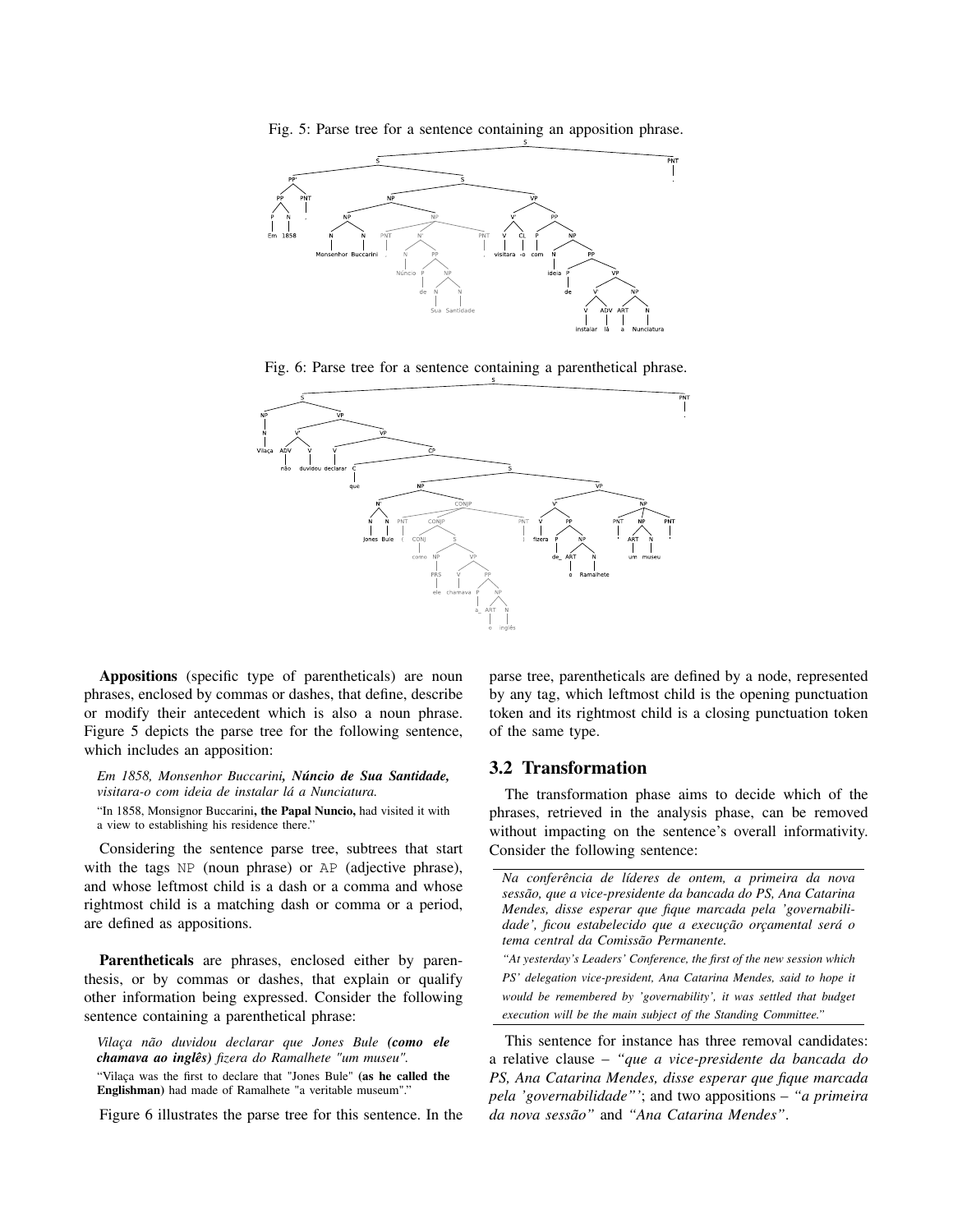For each sentence, the algorithm first considers the relative clauses, then the apposition phrases and finally the parenthetical ones. In order to obtain the new sentence, the parse tree of the original sentence is traversed until the index of the first leaf of the phrase to be removed is found. Also, the index of the last leaf of the phrase is gathered. Then, the parent node of these leaves is retrieved and the subtree is removed. The new sentence is then created without the subtree representing the phrase removed.

Afterwards, the simplification score is computed for both the main sentence and the new sentence. It is important to note that the simplifier is part of a text summarization system. This system computes the scores of the words composing the collection of sentences submitted as input, in order to select the most relevant sentences within that collection. Thus, the simplifier uses the simplification score to compare simplified sentences. This score is computed as the sum of each word score<sup>2</sup> composing the sentence divided by the total number of words of the sentence.

$$
simplificationScore_{sentence} = \frac{\sum_{word\in sentence} score_{word}}{totalWords_{sentence}}
$$

Considering the previous sentence and its removal candidates, the new sentences obtained along their simplification scores are shown in Table 1.

Table 1: Candidates to replacement. Candidate sentences Score

| 1              | Na conferência de líderes de ontem, a primeira<br>da nova sessão, que a vice-presidente da ban- | 0.01045 |
|----------------|-------------------------------------------------------------------------------------------------|---------|
|                | cada do PS, Ana Catarina Mendes, disse esperar                                                  |         |
|                | que fique marcada pela 'governabilidade', ficou                                                 |         |
|                | estabelecido que a execução orçamental será o                                                   |         |
|                | tema central da Comissão Permanente.                                                            |         |
|                | "At yesterday's Leaders' Conference, the first of the new                                       |         |
|                | session which PS' delegation vice-president, Ana Catarina                                       |         |
|                | Mendes, said to hope it would be remembered by 'govern-                                         |         |
|                | ability', it was settled that budget execution will be the main                                 |         |
|                | subject of the Standing Committee."                                                             |         |
| $\mathfrak{D}$ | Na conferência de líderes de ontem, a primeira                                                  | 0.01615 |
|                | da nova sessão, ficou estabelecido que a exe-                                                   |         |
|                | cução orçamental será o tema central da Comis-                                                  |         |
|                | são Permanente.                                                                                 |         |
|                | "At yesterday's Leaders' Conference, the first of the new                                       |         |
|                | session, it was settled that budget execution will be the main                                  |         |
|                | subject of the Standing Committee."                                                             |         |
| 3              | Na conferência de líderes de ontem, ficou estab-                                                | 0.01926 |
|                | elecido que a execução orçamental será o tema                                                   |         |
|                | central da Comissão Permanente.                                                                 |         |
|                | "At yesterday's Leaders' Conference, it was settled that budget                                 |         |
|                | execution will be the main subject of the Standing Commit-                                      |         |
|                | tee."                                                                                           |         |

The first sentence in the Table is the original sentence and its simplification score is also compared with the ones of the simplified sentences. As the algorithm first considers

<sup>2</sup>The word score is the  $tf-idf$  score of the word considering the collection of texts to be summarized.

the relative clauses, none of the simplified sentences contain the relative clause (*que a vice-presidente da bancada do PS, Ana Catarina Mendes, disse esperar que fique marcada pela 'governabilidade'*). Thus, the second simplified sentence was built by eliminating the relative clause. The third one is obtained by removing not only the relative clause, but also the first apposition referred (*a primeira da nova sessão*). The other apposition (*Ana Catarina Mendes*) is never considered since it is included in the relative clause. Owing that the third simplified sentence has the highest simplification score, it is the one selected to replace the original sentence in the final summary.

The same algorithm is executed for all the sentences which are candidates to be in the summary, ensuring the creation of a concise and highly informative text.

# 4. Evaluation

In order to perform evaluation, the *CSTNews* corpora [10], an annotated corpus composed of texts in Portuguese, was used. It contains 50 sets of news texts from several domains, for a total of 140 documents, 2,247 sentences, and 47,350 words. Each set contains, on average, 3 documents, which address the same subject, and an ideal summary (built manually). Ideal summaries have an average of 137 words, resulting in an average compression rate of 85%.

First, for each set of *CSTNews*, two types of summaries were created using our summarizer: simplified and nonsimplified summaries. Simplified summaries are built by executing the whole summarization process. Otherwise, nonsimplified ones are created without running the simplification module. In addition, summaries were generated using GistSumm<sup>3</sup> to serve as a baseline for our work. Summaries were built using a compression rate of 85% (average compression rate of the ideal summaries), meaning that the summary contains 15% of the words of the set of texts.

Afterwards, ROUGE [7] was used to derive precision, recall and f-measure metrics for the automatic summaries. ROUGE-L (longest common subsequence) was the metric selected, since it identifies the common subsequences between two sequences. This is a fairer metric compared to the original ROUGE-N metric, due to the fact that the simplification process introduces gaps in the extracted sentences. These gaps would not be taken into account when using a metric that considers co-occurring matches. Table 2 presents the results obtained.

Table 2: ROUGE-L evaluation metrics.

|           | GistSumm | Non-simplified | Simplified |
|-----------|----------|----------------|------------|
| Precision | 0.3847   | 0.4276         | 0.4364     |
| Recall    | 0.4362   | 0.4854         | 0.4942     |
| F-Measure | 0.4040   | 0.4492         | 0.4585     |

<sup>3</sup>Despite being a single-document summarizer, GistSumm also builds multi-document summaries by means of an option in its interface.